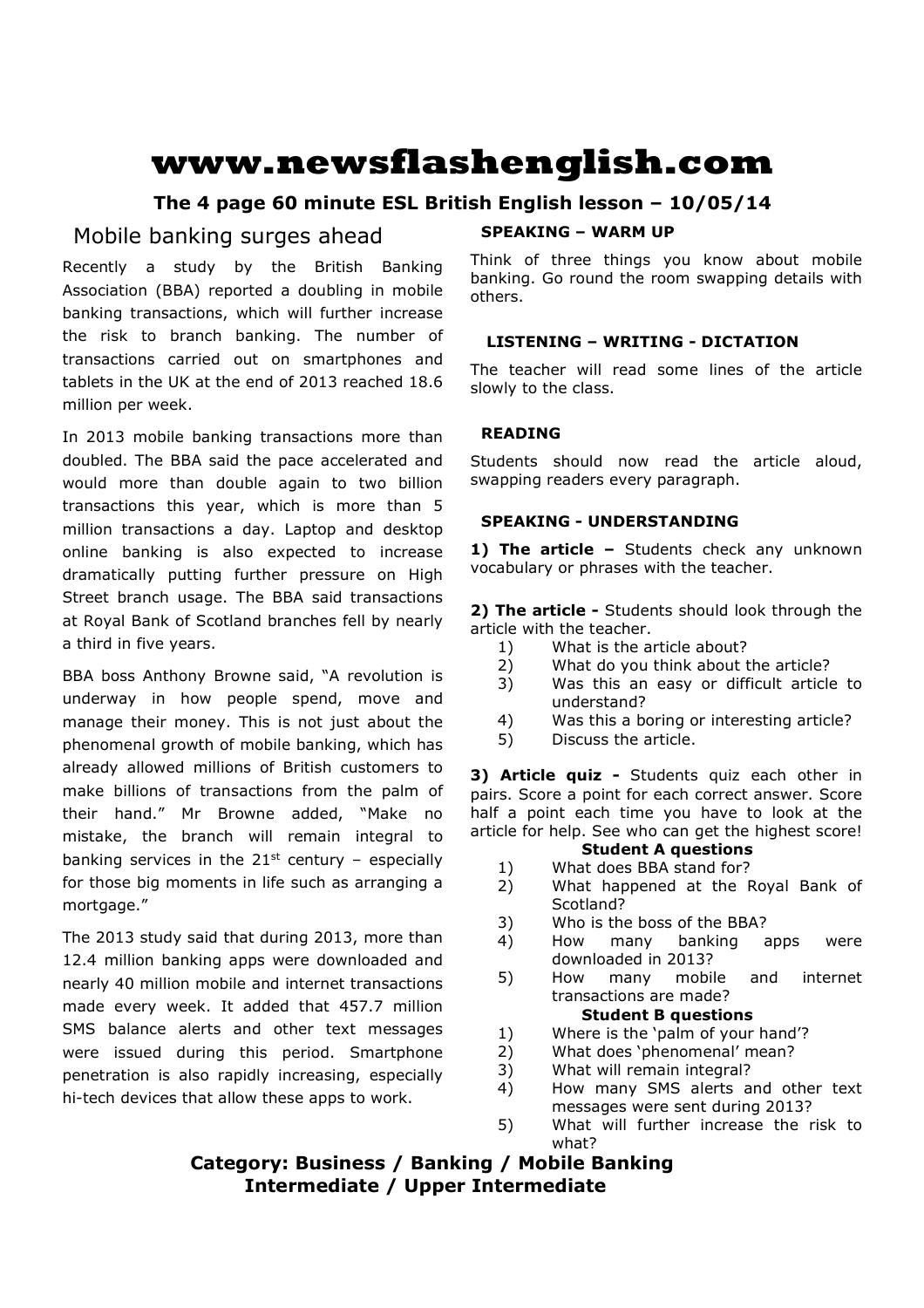# Mobile banking surges ahead - *10th May 2014*

#### **WRITING / SPEAKING**

you can to do with **'Mobile banking'.** *One-two minutes.* Using your words compile a short dialogue together.

#### **WRITING / SPEAKING**

*In pairs* – Choose three things from the article about **Mobile banking.** Write them below. Talk about them.

| ∠ |  |
|---|--|
| ۰ |  |

**Add** three other things you know about **mobile banking**. What are your conclusions?

 $1)$   $\qquad \qquad$ 2) \_\_\_\_\_\_\_\_\_\_\_\_\_\_\_\_\_\_\_\_\_\_\_\_\_\_\_ 3) \_\_\_\_\_\_\_\_\_\_\_\_\_\_\_\_\_\_\_\_\_\_\_\_\_\_\_

*The teacher will choose some pairs to discuss their findings in front of the class.* 

#### **WRITING / SPEAKING**

*On the board - In pairs –* List the advantages and disadvantages of mobile banking. Then add the advantages and disadvantages of banking branches. *5 mins.* 

*The teacher will choose some students to hear their explanations.* 

#### **DISCUSSION**

#### **Student A questions**

- 1) Did the headline make you want to read the article?
- 2) Do you use mobile banking? Explain.
- 3) Do you use internet banking? Explain.
- 4) When did you last visit a branch?
- 5) For what reason would you visit a banking branch?
- 6) How convenient is mobile banking?
- 7) What is the future for banking branches?
- 8) How do you think mobile banking could be developed?
- 9) What device do you use to do your mobile banking on?
- 10) Have you learnt anything today?

### **SPEAKING – ROLEPLAY 1**

*In pairs.* On the board write as many words as *In groups.* You are one of the following four guests or are the interviewer. You are in the *Business FM* radio studio. Today's interview is: *Mobile and Internet banking. 10 mins.* 

- 1) An IT person in a bank who helped develop the software for mobile banking.
- 2) Someone who works in a banking branch.
- 3) Someone who uses mobile and internet banking.
- 4) Someone who uses a banking branch. *The teacher will choose some groups to roleplay their*

*interview in front of the class.* 

#### **SPEAKING - ROLEPLAY 2**

*In pairs. Student A* uses mobile banking. Student A wants to start using mobile banking. Get some tips from student A! *5 mins.* 

#### **SPEAKING – DISCUSSION**

*Allow 10 minutes* – As a class.

*Mobile banking surges ahead* 

*The teacher can moderate the session.*

#### **DISCUSSION**

#### **Student B questions**

- 1) What do you think about what you've read?
- 2) Does your bank offer mobile banking?
- 3) How safe is mobile banking?
- 4) How often do you use mobile banking?
- 5) Do you friends use mobile banking?
- 6) Does your bank offer cashless transactions? Explain!
- 7) What mobile banking apps do you use?
- 8) Are hi-tech devices the future of banking?
- 9) Has this been a difficult lesson for you to understand?
- 10) Did you like this discussion?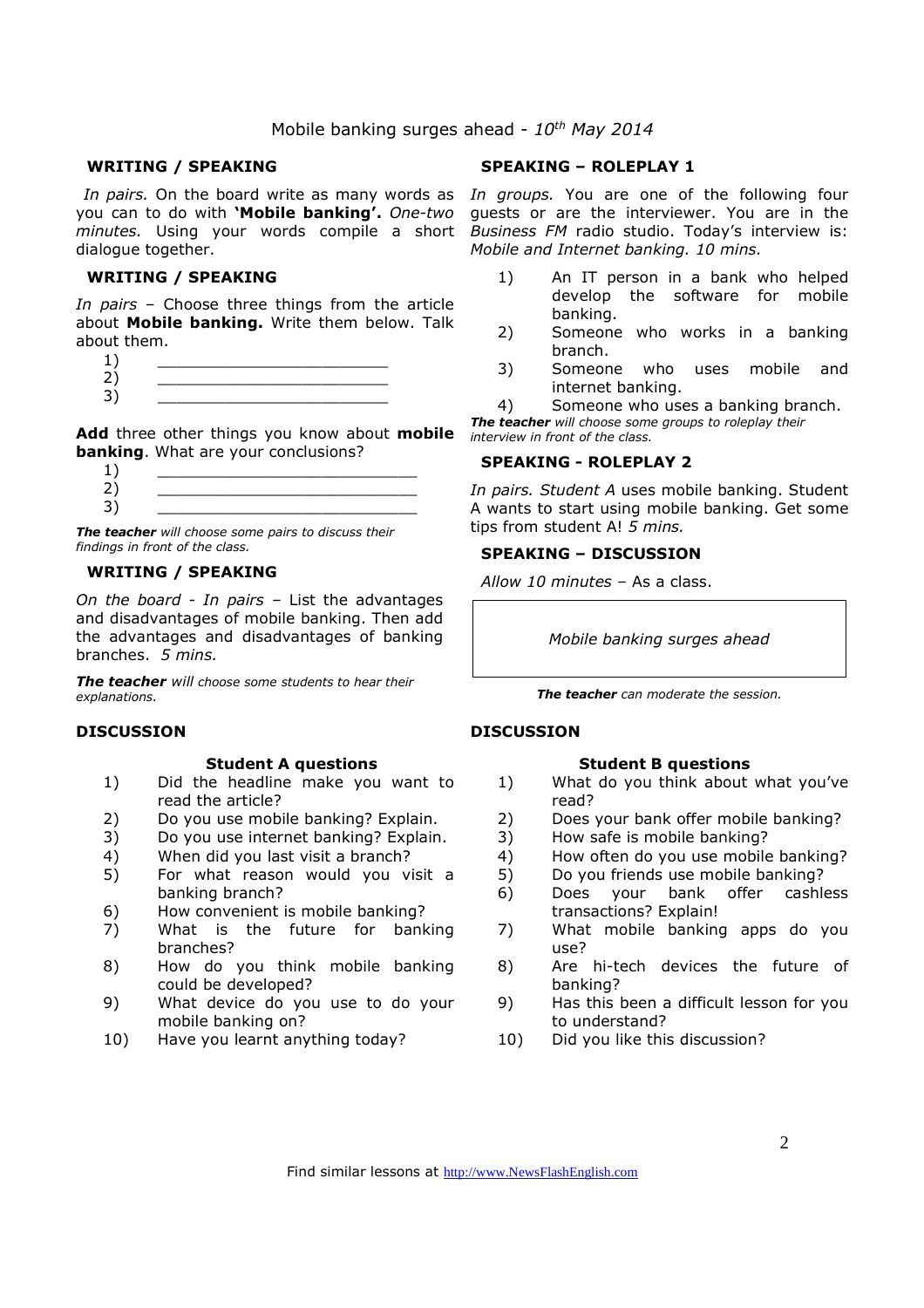# **GAP FILL: READING GAP FILL: GRAMMAR**

#### **Mobile banking surges ahead**

Recently a (1)\_\_ by the British Banking Association (BBA) reported a doubling in mobile banking transactions, which will further increase the (2)\_\_ to branch banking. The number of transactions carried out on smartphones and tablets in the UK at the end of 2013 reached 18.6 million per week.

In 2013 mobile banking transactions more than doubled. The BBA said the (3)\_\_ accelerated and would more than (4) again to two billion transactions this year, which is more than 5 million transactions a day. Laptop and desktop online banking is also expected to increase (5) putting (6) pressure on High Street branch (7)\_\_. The BBA said (8) at Royal Bank of Scotland branches fell by nearly a third in five years.

# *transactions / study / pace / risk / dramatically / usage / double / further*

BBA boss Anthony Browne said, "A revolution is underway in how people spend, move and manage their money. This is not just about the  $(1)$  growth of mobile banking, which has already allowed millions of British customers to make billions of transactions from the  $(2)$  of their hand." Mr Browne added, "Make no mistake, the (3)\_\_ will remain integral to banking services in the 21st century – especially for those big moments in life such as arranging a (4)\_\_."

The 2013 study said that during 2013, more than 12.4 million banking apps were downloaded and nearly 40 million mobile and internet transactions made every week. It added that 457.7 million SMS balance (5) and other text messages were issued during this period. Smartphone (6) is also rapidly increasing, especially hi-tech (7)\_\_ that allow these  $(8)$  to work.

#### *alerts / apps / palm / devices / phenomenal / branch / mortgage / penetration*

#### **Mobile banking surges ahead**

Recently a study by the British Banking Association (BBA) reported a doubling in mobile banking transactions, which will further increase (1)\_\_ risk to branch banking. The number (2) transactions carried out  $(3)$  smartphones and tablets  $(4)$  the UK at the end of 2013 reached 18.6 million per week.

In 2013 mobile banking transactions more than doubled. The BBA said the pace accelerated (5)\_\_ would more than double again to two billion transactions this year, which is more than 5 million transactions a day. Laptop and desktop online banking is also expected to increase dramatically putting further pressure on High Street branch usage. The BBA said transactions (6)\_ Royal Bank of Scotland branches fell (7) nearly (8) third in five years.

#### *by / in / on / at / of / a / the / and /*

BBA boss Anthony Browne said, "A revolution is underway in how people spend, move and manage their money. This is not  $(1)$  about the phenomenal growth of mobile banking, (2)\_\_ has already allowed millions of British customers to make billions of transactions from the palm of (3)\_\_ hand." Mr Browne added, "Make no mistake, the branch will remain integral to banking services in the 21<sup>st</sup> century – especially for  $(4)$  big moments in life (5)\_\_ arranging a mortgage."

The 2013 study said that during 2013, more  $(6)$ 12.4 million banking apps were downloaded and nearly 40 million mobile and internet transactions made every week. It added that 457.7 million SMS balance alerts and other text messages were issued during this period. Smartphone penetration is also rapidly increasing, especially hi-tech devices (7)\_\_ allow (8) apps to work.

# *which / these / that / than / their / those / such as / just*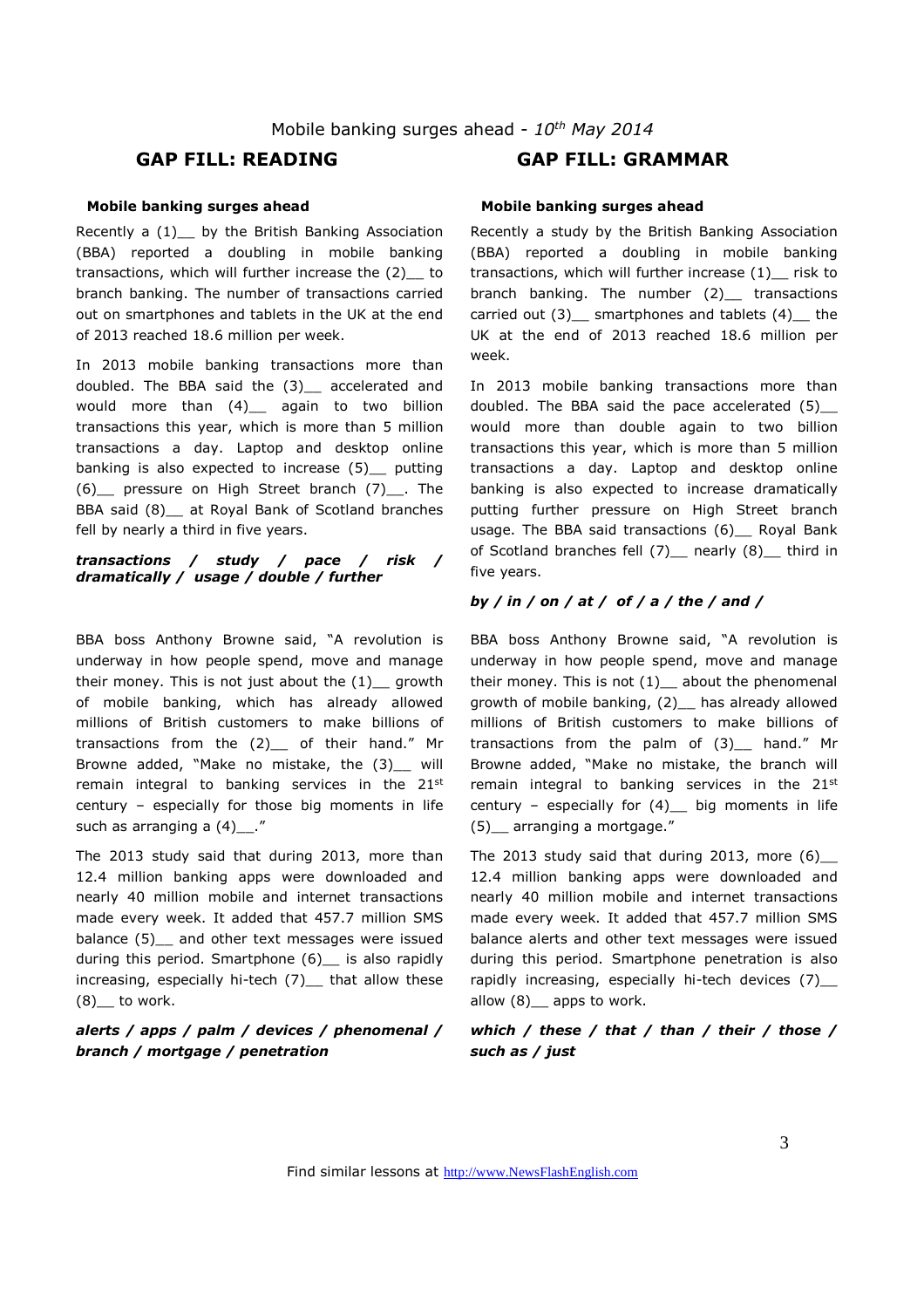# Mobile banking surges ahead - *10th May 2014*

# **GAP FILL: LISTENING WRITING/SPELLING**

#### **Mobile banking surges ahead**

Recently a study by the \_\_\_\_\_\_\_\_\_\_\_\_\_\_\_\_\_\_\_\_\_\_\_\_\_\_\_ (BBA) reported a doubling in mobile banking transactions, which will further increase the \_\_\_\_\_\_\_\_\_\_\_\_\_\_\_\_\_\_\_\_\_\_\_\_\_\_. The number of transactions carried out on smartphones and tablets in the UK at the end of 2013 reached 18.6 million per week.

In  $2013$  more than doubled. The BBA said the pace accelerated and would more than double again to two billion transactions this year, which is more than 5 million transactions a day. \_\_\_\_\_\_\_\_\_\_\_\_\_\_ online banking is also expected to increase dramatically putting further pressure on High Street branch usage. The BBA said transactions at Royal Bank of Scotland branches \_\_\_\_\_\_\_\_\_\_\_\_\_\_\_\_\_\_\_\_\_\_\_\_\_\_\_\_ in five years.

BBA boss Anthony Browne said, "A revolution is underway in how people spend, move and manage their money. This is not just about the \_\_\_\_\_\_\_\_\_\_\_\_\_\_\_\_\_ of mobile banking, which has already allowed millions of British customers to make billions of transactions from the \_\_\_\_\_\_\_\_\_\_\_\_\_\_\_\_\_\_\_\_\_\_\_\_." Mr Browne added,<br>"
branch will remain branch will remain integral to banking services in the  $21^{st}$  century especially for those big moments in life such as arranging a mortgage."

The 2013 study said that during 2013, more than 12.4 million banking apps were downloaded and nearly 40 million mobile and \_\_\_\_\_\_\_\_\_\_\_\_\_\_\_\_\_\_\_\_\_ made every week. It added that 457.7 million SMS balance alerts and other text messages were issued during this period. Smartphone penetration is also rapidly increasing, especially hi-tech devices that allow

#### **www.newsflashenglish.com**

\_\_\_\_\_\_\_\_\_\_\_\_\_\_\_\_\_\_.

**Copyright D.J. Robinson 2014 (V1)** 

# **WRITING / SPEAKING**

**1) On the board -** *In pairs, as a class - write* down *20 things you might see in a banking branch.* Talk about them! *5 mins.* 

**2) Sentence starters -** Finish these sentence starters. Correct your mistakes. Compare what other people have written.

- 1) Branch banking \_\_\_\_\_\_\_\_\_\_\_\_\_\_\_\_\_\_\_\_\_\_\_\_
- 2) Hi-tech devices \_\_\_\_\_\_\_\_\_\_\_\_\_\_\_\_\_\_\_\_\_\_\_\_
- 3) Mobile banking

**3) Homework -** Write and send a 200 word email to your teacher about: *Mobile banking in my country.* Your email can be read out in class.

# **GAP FILL READING**  1) study

6) further 7) usage 8) transactions

2) risk 3) pace 4) double<br>5) dramatic

**SPELLING** 

#### **ANSWERS**

- 1) phenomenal
- 2) palm
- 3) branch
- 4) mortgage<br>5) alerts
	- 5) alerts
- 6) penetration
- 7) devices
- 8) apps

#### **SPELLING**

The teacher will ask the class individually to spell the following words that are in the article. Afterwards check your answers.

dramatically

- 1) transactions 2) pace 3) accelerated 4) would 5) dramatically 6) third 7) revolution 8) underway
- 9) just
- 10) already
- Use the following ratings: **Pass = 12 Good = 15 Very good = 18 Excellent = 20** 
	- 11) palm 12) integral 13) especially 14) mortgage 15) alerts 16) penetration 17) further 18) risk 19) nearly 20) billions